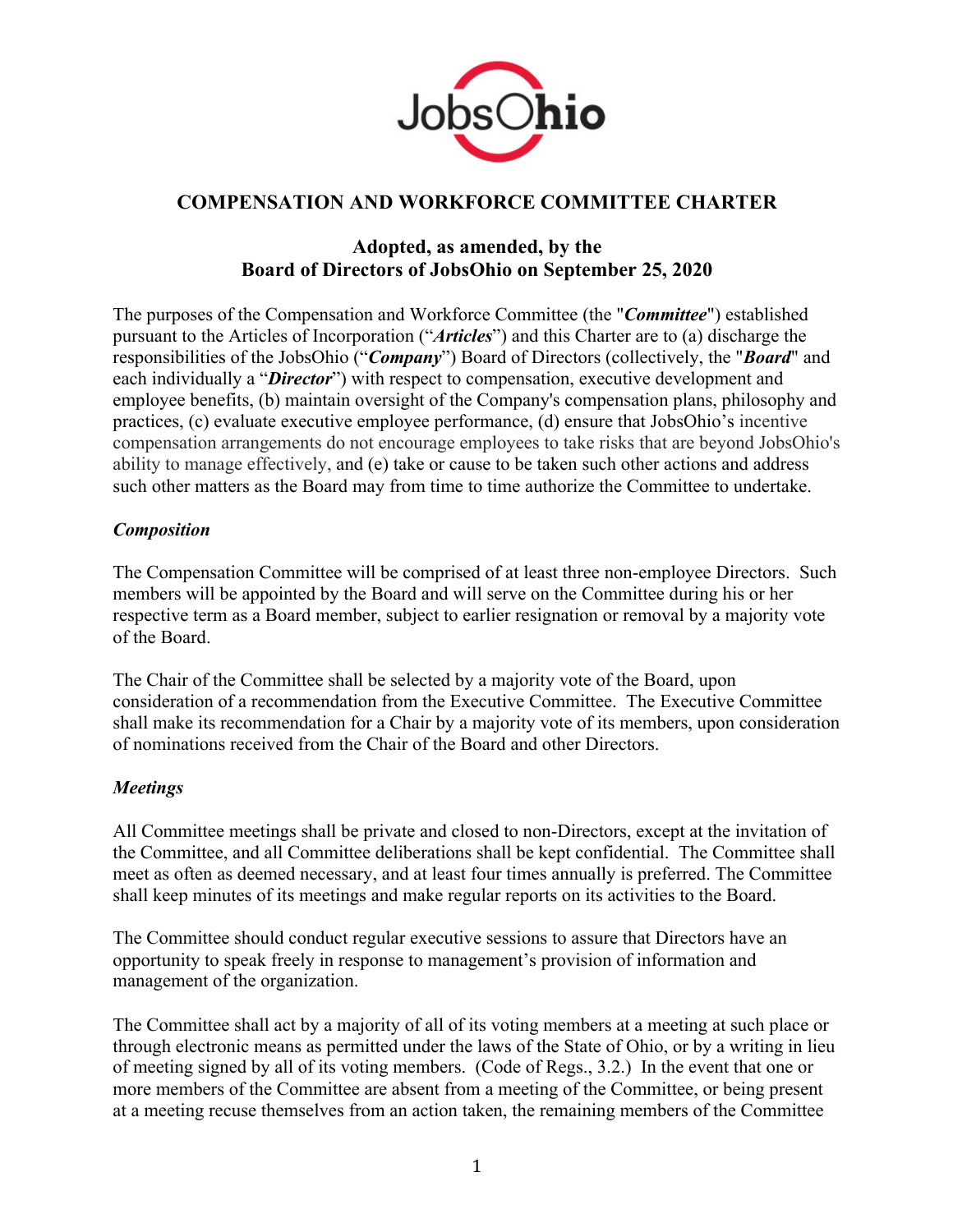

(provided there are at least two such members), acting unanimously, shall have the power to take any necessary action.

The President and Chief Investment Officer/Chief Executive Officer ("*CIO/CEO*") of the Company shall not participate in any discussions or deliberations relating to such person's own compensation or other matters in which such person has a material interest.

## *Statutory Responsibilities - Compensation*

The Compensation Committee shall establish the Company's general compensation principles and practices and oversee the administration of plans and arrangements established pursuant to such principles and practices.

A. With respect to the amount and form of compensation paid to the CIO/CEO, the Committee shall:

- 1) determine the and recommend same to the Board for its approval under Section 5.1(a) of the Articles;
- 2) take such action, and direct the Company to take such action, as is necessary and advisable to compensate the CIO/CEO in a manner consistent with the compensation plan approved by the Board; and
- 3) review at least annually the CIO/CEO's performance, including established goals and objectives as well as the Company's performance, and in light of such review make recommendation concerning changes, if any, to the CIO/CEO's compensation.

B. The Committee shall annually review the Company's employee compensation plan ("*Plan*") recommended by the CIO/CEO and shall make recommendations regarding such Plan to the Board for its action as required under Section 5.1(b) of the Articles. Such Plan shall include identified executives of the Company, including the CIO/CEO, and the related target performance metrics for such identified executives specifically, and for the Company generally. For those employees that are not identified executives in the Plan, the Committee will rely on the CIO/CEO to determine the compensation of such employees in a manner consistent with the Plan and will review and approve the total compensation amounts for such non-executive employees.

C. When reviewing or approving compensation, the Compensation Committee shall follow procedures reasonably calculated to establish the presumption set forth in Section 53.4958-6(a) of the Treasury Regulations adopted under the Internal Revenue Code of 1986, as amended, that any payment of compensation for services is within the range of Reasonable Compensation as defined in such Regulations.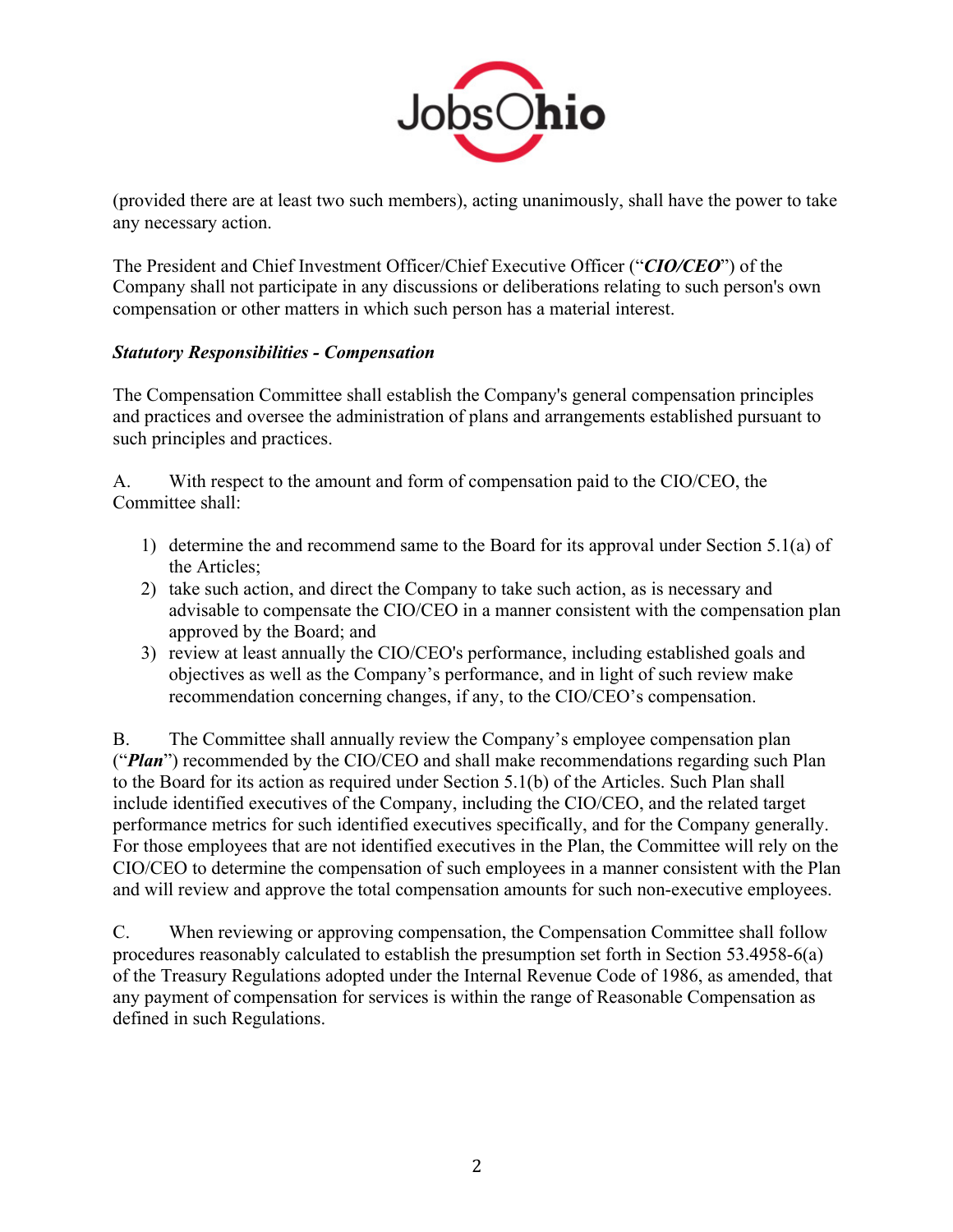

#### *Additional Responsibilities*

In addition, the Board charges the Committee with the responsibility to:

#### *Compensation and Benefits*

- 1. Recommend the amount and form of compensation paid to the Company's executives and to review the performance of such persons in order to determine appropriate compensation, as well as to take such action, and to direct the Company to take such action, as is necessary and advisable to compensate such persons.
- 2. Approve any special executive level employment agreements, severance arrangements, or special or supplemental employee benefits, and any material amendments to any of the foregoing.
- 3. In conjunction with its annual review and approval of the compensation of the CIO/CEO, executive officers and other officers and key personnel, the Committee shall review and consider whether the Company's incentive plans encourage participants to take risks that are reasonably likely to have a material adverse impact on the Company, and to the extent necessary, review and discuss with management any risk mitigation features determined to be advisable.
- 4. Oversee benefit and incentive compensation plans including the delegation and allocation of authority, financial status, reasonableness of the structure and components of executive compensation, and recommendation of major plan changes to the Board.

## *Workforce*

- 5. Review major organizational and staffing matters.
- 6. With input from the Board and the CIO/CEO, oversee the execution of an effective talent review and succession planning process for the Company's executive officers and other key managerial positions.
- 7. Review periodically the Company's policies, practices and procedures relating to human resource matters in order to identify potential risks to the Company and to ensure that the Company is well positioned to employ, retain and develop talent necessary to achieve the key strategies and initiatives of the Company.
- 8. With the Director of Human Resources, establish and periodically review policies, procedures and measures of the Company related to diversity and inclusion.
- 9. Review other personnel practices and programs that have substantial effect on the wellbeing of employees or on the reputation or financial strength of the Company.

## *General*

10. To conduct or authorize investigations into or studies of matters within the Committee's responsibilities.